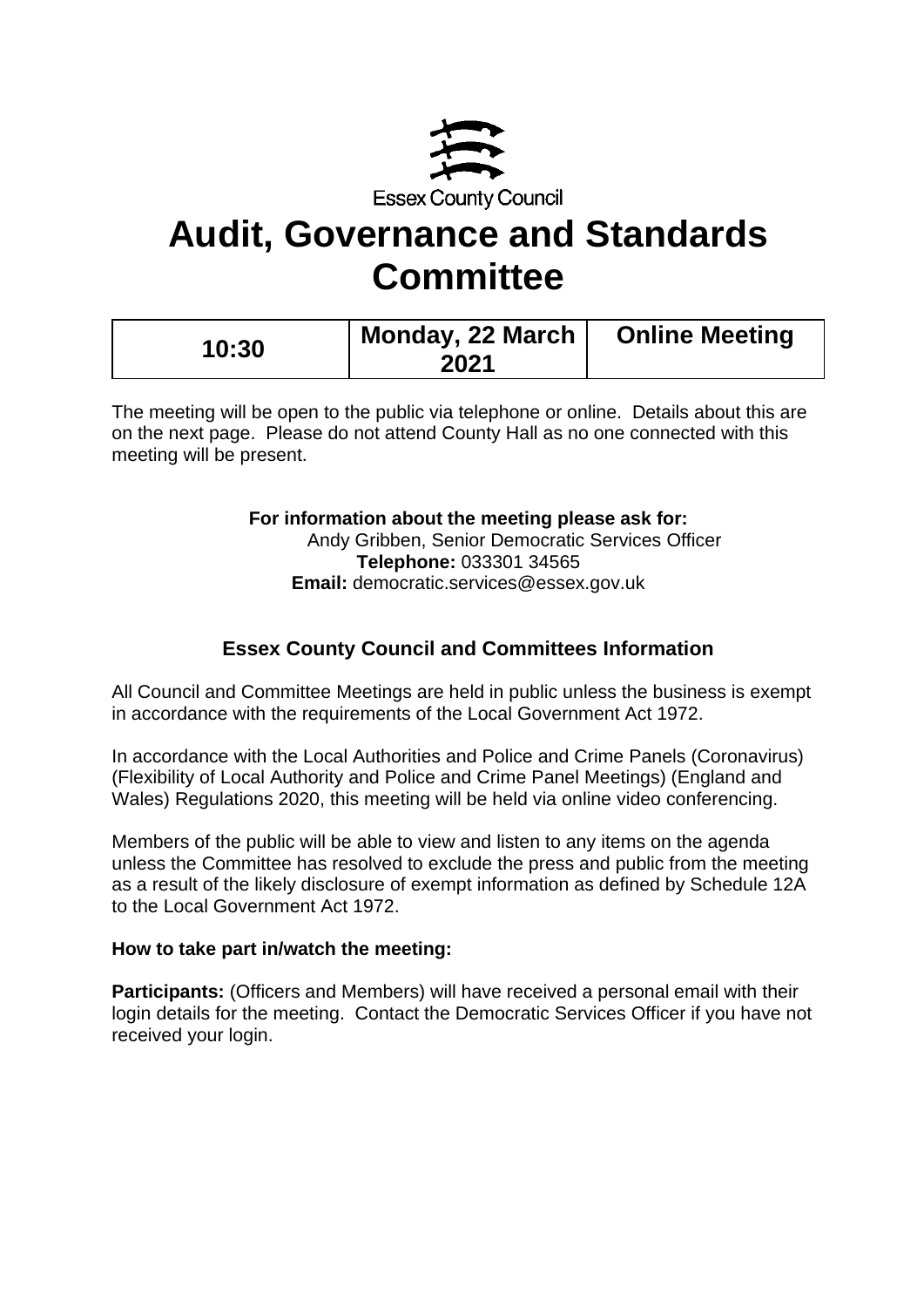# **Members of the public:**

#### **Online:**

You will need to visit the ECC Democracy YouTube Channel [https://tinyurl.com/yynr2tpd](https://eur02.safelinks.protection.outlook.com/?url=https%3A%2F%2Ftinyurl.com%2Fyynr2tpd&data=04%7C01%7C%7Cc55f8d5601554531618208d88628be05%7Ca8b4324f155c4215a0f17ed8cc9a992f%7C0%7C0%7C637406856826545157%7CUnknown%7CTWFpbGZsb3d8eyJWIjoiMC4wLjAwMDAiLCJQIjoiV2luMzIiLCJBTiI6Ik1haWwiLCJXVCI6Mn0%3D%7C1000&sdata=5uWgsBFTsrNPV7Hiwv%2FeGLT5RiUF9dERRHLE0CySAoY%3D&reserved=0) where you will be able watch live or view the meeting at a later date.

# **Accessing Documents**

If you have a need for documents in, large print, Braille, on disk or in alternative languages and easy read please contact the Democratic Services Officer before the meeting takes place. For further information about how you can access this meeting, contact the Democratic Services Officer.

The agenda is also available on the Essex County Council website, www.essex.gov.uk From the Home Page, click on 'Running the council', then on 'How decisions are made', then 'council meetings calendar'. Finally, select the relevant committee from the calendar of meetings.

Please note that an audio recording may be made of the meeting – at the start of the meeting the Chairman will confirm if all or part of the meeting is being recorded.

|              |                                                                                                                                                                        | <b>Pages</b> |
|--------------|------------------------------------------------------------------------------------------------------------------------------------------------------------------------|--------------|
| 1            | Membership, Apologies, Substitutions and<br><b>Declarations of Interest</b>                                                                                            | $6 - 6$      |
| $\mathbf{2}$ | <b>Minutes and Matters Arising</b>                                                                                                                                     | $7 - 10$     |
|              | To approve as a correct record the minutes of the<br>meeting held on 30 November 2020 and identify matters<br>arising                                                  |              |
| 3            | <b>Update on Libraries Audit Recommendations</b>                                                                                                                       |              |
|              | To receive an update relating to the Limited Assurance<br>Libraries Stock Control Audit Review from Juliet Pirez,<br><b>Head of Libraries, Essex County Council</b>    |              |
| 4            | <b>Update on Energy Invoices Audit Recommendations</b>                                                                                                                 |              |
|              | To receive an update relating to the Limited Assurance<br>Energy Invoices Audit Review from Paul Crick, Director<br>for Performance, Investment and Delivery Place and |              |

Public Health, Essex County Council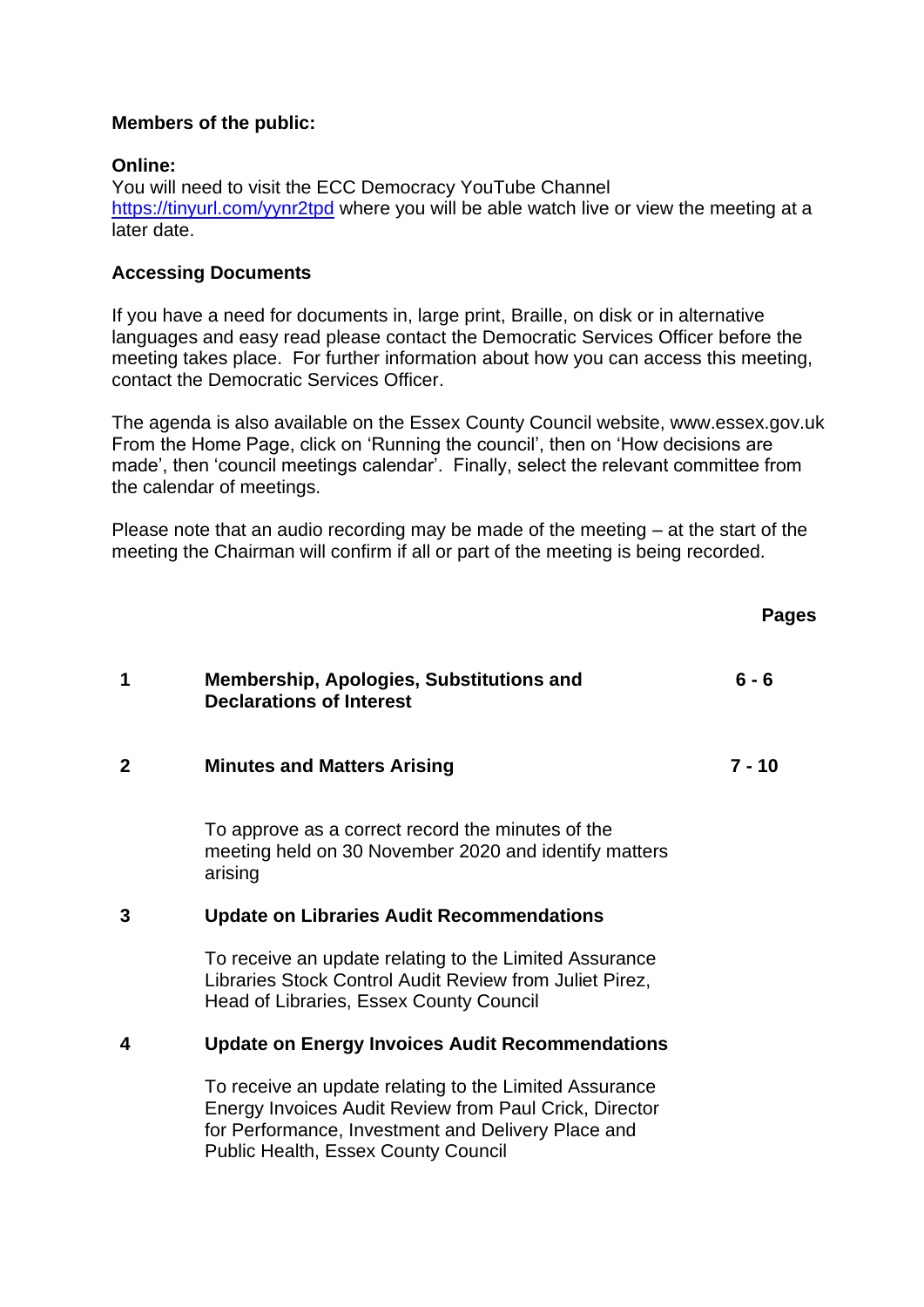| 5              | <b>External Auditor's Annual Audit Letter 2019/20</b>                                                                                                                                     | $11 - 23$   |
|----------------|-------------------------------------------------------------------------------------------------------------------------------------------------------------------------------------------|-------------|
|                | To receive report (AGS/01/21 and Appendix) from Nicole<br>Wood, Executive Director, Finance and Technology and<br><b>Christine Golding, Chief Accountant</b>                              |             |
| 6              | Arrangements for the Closure of the 2020-2021<br><b>Accounts</b>                                                                                                                          | $24 - 29$   |
|                | To receive report (AGS/02/21) from Nicole Wood,<br>Executive Director, Finance and Technology and<br><b>Christine Golding, Chief Accountant</b>                                           |             |
| $\overline{7}$ | 2020-2021 External Audit Plans for Essex County<br><b>Council and the Essex Pension Fund</b>                                                                                              | $30 - 105$  |
|                | To receive report (AGS/03/21 and appendices 1 and 2)<br>from Nicole Wood, Executive Director, Finance and<br>Technology and Christine Golding, Chief Accountant                           |             |
| 8              | <b>Regulation of Investigatory Powers Act 2000 Review</b><br>of Activity Feb 2021                                                                                                         | $106 - 108$ |
|                | To receive a report (AGS/04/21) from Paul Turner,<br>Director, Legal and Assurance                                                                                                        |             |
| 9              | <b>Internal Audit and Counter Fraud Progress Report</b><br><b>March 2021</b>                                                                                                              | $109 - 123$ |
|                | To receive a report (AGS/05/21 and appendices 1 - 4)<br>from Paula Clowes, Head of Assurance<br>Appendix 1 Executive Summary - Limited Assurance<br>Report                                |             |
|                | Current assessment rationale for grading<br>Appendix 2<br>the priority of recommendations in Internal Audit reports.<br>Appendix 3<br>Overdue Major Recommendations as at 1<br>March 2021 |             |
|                | Appendix 4<br>Changes made to the 20/21 Audit Plan.                                                                                                                                       |             |
| 10             | <b>Revised Risk Management Strategy</b>                                                                                                                                                   | 124 - 131   |
|                | To receive a report (AGS/06/21 and appendix) from<br>Paula Clowes, Head of Assurance                                                                                                      |             |
| 11             | <b>Approval of Annual Internal Audit and Counter Fraud</b><br><b>Plan for 2021/22</b>                                                                                                     | 132 - 161   |
|                | To receive a report (AGS/07/21 and appendix) from<br>Paula Clowes, Head of Assurance                                                                                                      |             |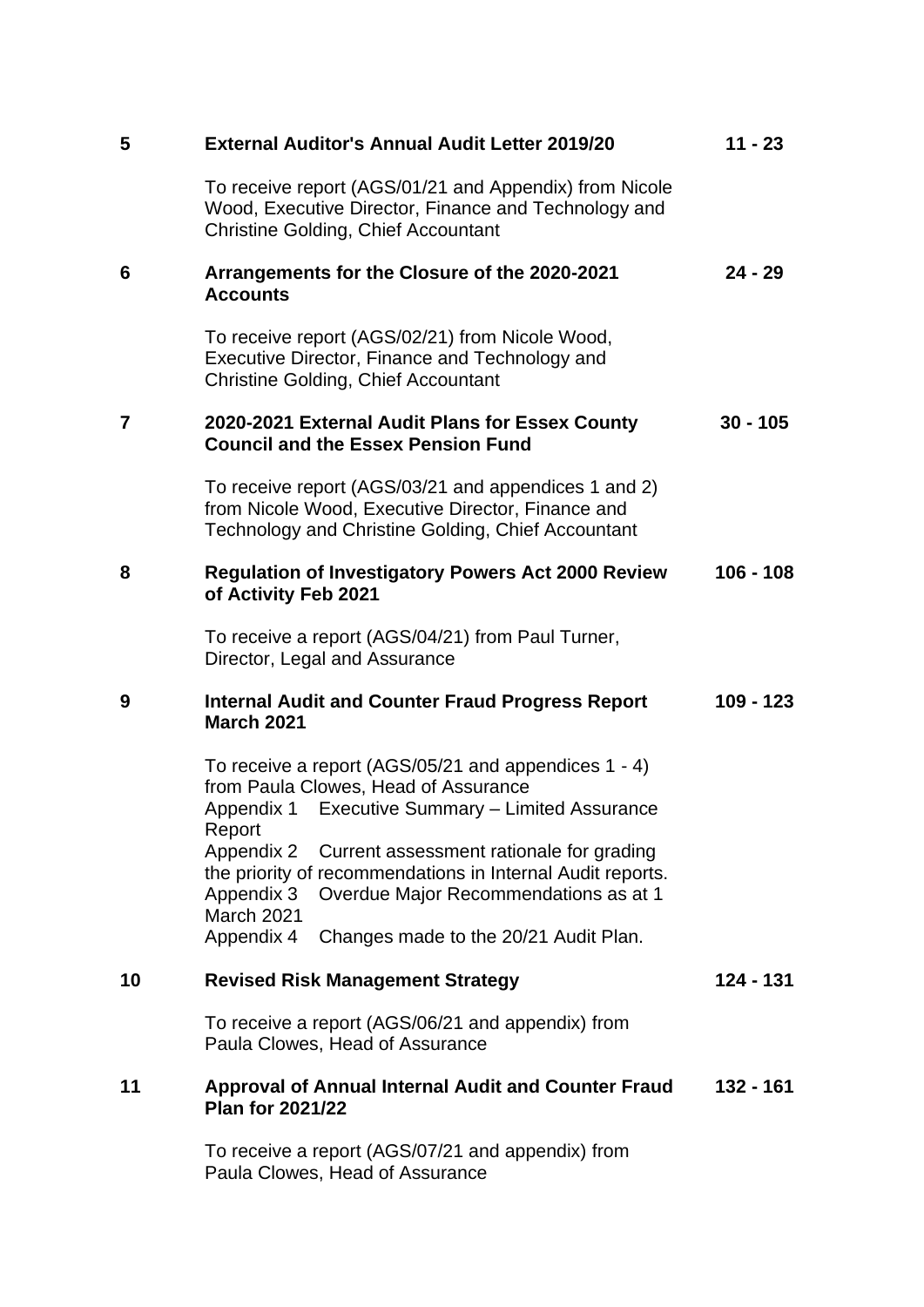| 12 | <b>Audit Committee Effectiveness Review Annual</b><br><b>Update</b>                                                                                      | 162 - 256 |
|----|----------------------------------------------------------------------------------------------------------------------------------------------------------|-----------|
|    | To receive a report (AGS/08/21 and appendices 1 and 2)<br>from Paul Turner, Director, Legal and Assurance                                                |           |
| 13 | <b>LGA Model Code of Conduct</b>                                                                                                                         | 257 - 276 |
|    | To receive a report (AGS/09/21 and appendix) from Paul<br>Turner, Director, Legal and Assurance                                                          |           |
| 14 | <b>Annual Review of Internal Audit Charter</b>                                                                                                           | 277 - 287 |
|    | To receive a report (AGS/10/21 and appendix) from<br>Paula Clowes, Head of Assurance                                                                     |           |
| 15 | <b>Dates of Future Meetings</b>                                                                                                                          |           |
|    | To note the meeting dates for the 2021 - 22 municipal<br>year as set out below:<br>previously agreed 7 June 2021 to be amended to 28<br><b>June 2021</b> |           |
|    | previously agreed 26 July 2021 to be cancelled                                                                                                           |           |

- 27 September 2021
- 15 November 2021
- 17 January 2022
- 21 March 2022

#### **16 Work Programme**

**288 - 291**

To receive a report (AGS/11/21) from Paul Turner, Director, Legal and Assurance

# **17 Date of the Next Meeting**

To note that the next scheduled meeting will be held on Monday 28 June 2021 at 10.30am at a venue yet to be determined or virtually via ZOOM (to be advised) and will be preceded by a private meeting for AGS members only

# **Exempt Items**

(During consideration of these items the meeting is not likely to be open to the press and public)

The following items of business have not been published on the grounds that they involve the likely disclosure of exempt information falling within Part I of Schedule 12A of the Local Government Act 1972. Members are asked to consider whether or not the